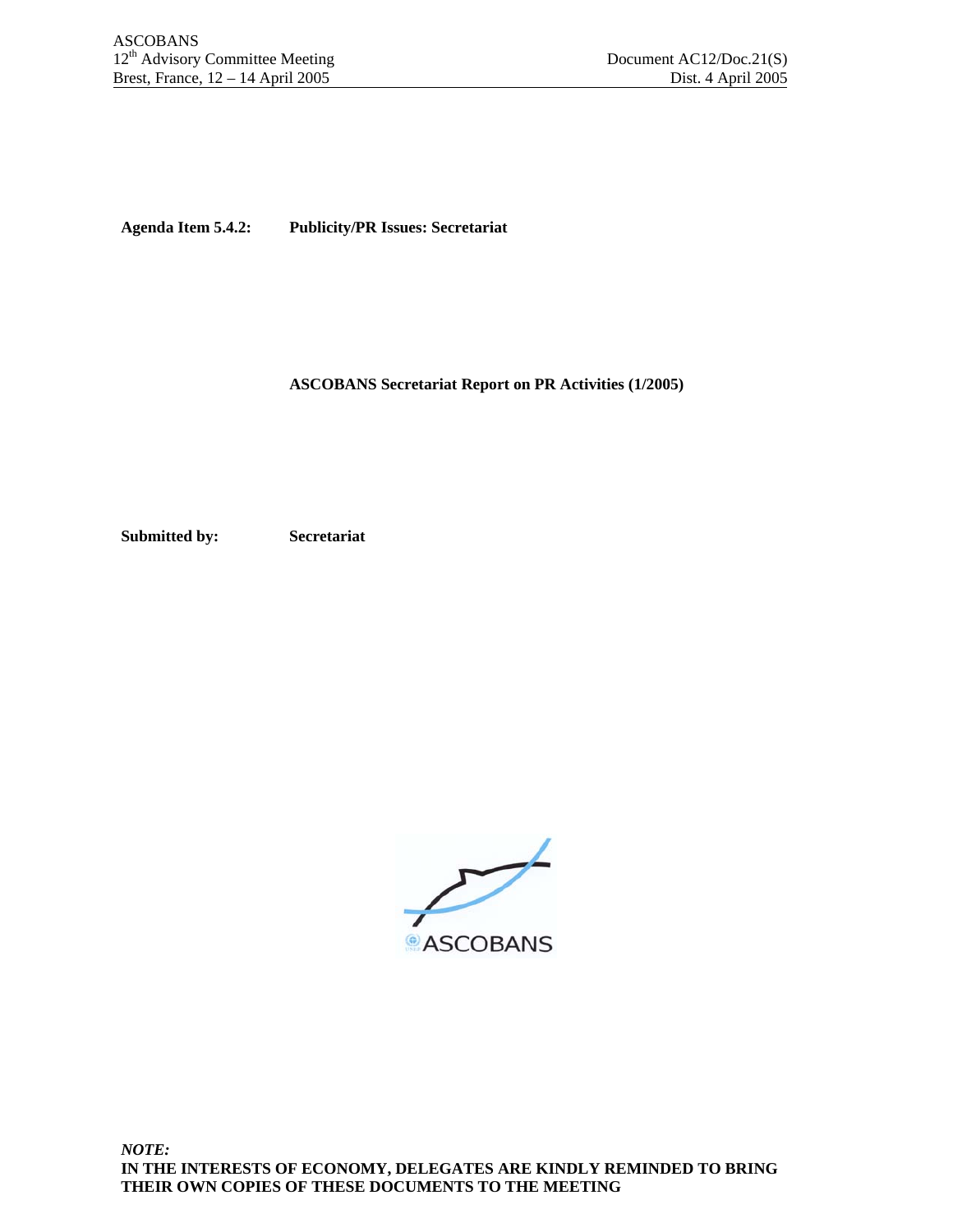**UNITED NATIONS ENVIRONMENT PROGRAMME**



**PROGRAMME DES NATIONS UNIES POUR L'ENVIRONNEMENT**

## **ASCOBANS Secretariat Report on PR Activities (1/2005)**

ASCOBANS AC 7 and AC 8 as well as MOP 3 acknowledged that more intensive PR work was needed to increase public awareness of the Agreement and the issues it deals with. Considerable efforts have been made in this field.

PR work was steadily stepped up during the third triennium. This was possible, among other reasons, due to the German voluntary contributions for the years 1999 – 2003, which were allocated to a large extent to outreach and promotional activities.

MOP 4 again stressed the importance of efficient and targeted PR work. The meeting also supported the Secretariat's suggestion that ASCOBANS information material should be made available in languages other than English. The United Kingdom has provided substantial financial support for the translation of ASCO-BANS brochures and other material andto upgrade the website.

The following educational and promotional activities were undertaken by the ASCOBANS Secretariat since the 2nd biannual report, presented in December 2004:

- The ASCOBANS website is continuously being modified to increase its user-friendliness and to increase the number of documents that can be downloaded; further modifications, including translation of the website text into other languages than English are planned and should be implemented in the first quarter of 2005;
- Danish, Estonian, Finnish, German, Latvian, Lithuanian, Polish and Swedish versions of "Fact Sheet No. 1", concerning the Jastarnia Plan, have meanwhile been produced and can be downloaded from the AS-COBANS website; a Russian version is planned. Further fact sheets are under preparation;
- Danish, Dutch, Estonian, Finnish, French, Lithuanian and Swedish versions of the popular ASCOBANS brochure are in print and will be available within a few weeks. A Spanish version is under preparation. Portuguese and Russian versions are planned. The brochure is already available in English, German, Polish and Latvian;
- Danish, Estonian, English, Finnish, Latvian, Lithuanian, Polish, and Swedish versions of the ASCO-BANS poster designed specifically for the Baltic Sea region are in print, a Russian version is planned;
- UNEP/ASCOBANS will co-fund the production of foreign language versions of the European information video on pingers currently being produced by the RSPCA;
- Preparations for the Third International Day of the Baltic Harbour Porpoise (IDBHP) are in full swing. A "Handbook for IDBHP Exhibitors" was produced by the Secretariat and distributed to relevant institutions throughout the Baltic Sea region. It is also downloadable from the ASCOBANS website.